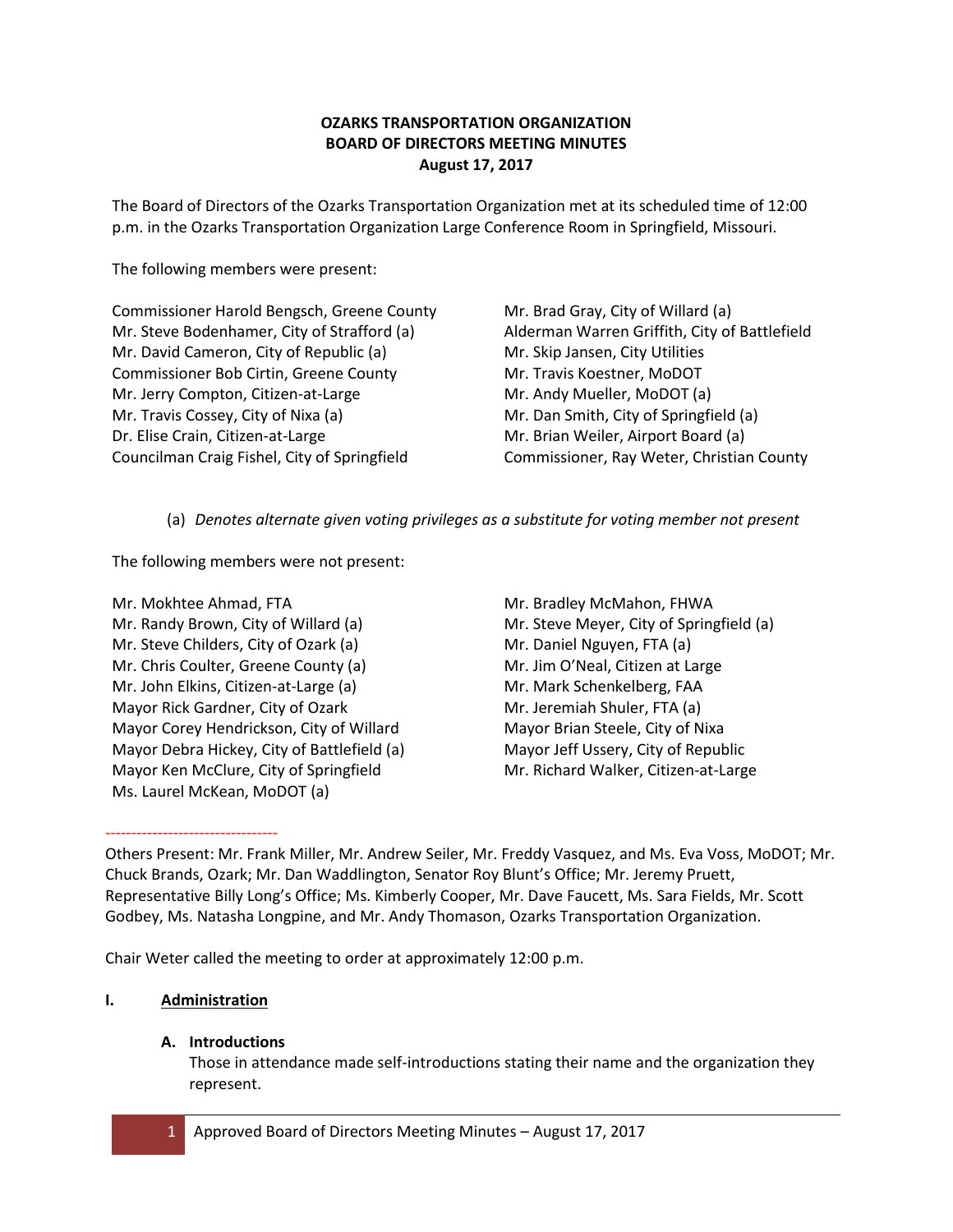# **B. Approval of Board of Directors Meeting Agenda**

Mr. Gray moved to approve the August 17, 2017 agenda. Mr. Weiler seconded the motion and it was unanimously approved.

## **C. Approval of the June 15, 2017 Meeting Minutes**

Dr. Crain moved to approve the June 15, 2017 minutes. Mr. Weiler seconded the motion and it was unanimously approved.

### **D. Public Comment Period for All Agenda Items**

Sara Fields noted the public comments that had been received since the last meeting were included in the packet. No one was present to speak to any item on the agenda.

### **E. Executive Director's Report**

Sara Fields stated the Missouri Highway Commission had been at the Library Center on August 4, and expressed her appreciation to those members who had been able to attend the meeting. She stated she believed it was a successful presentation on the many ways this area partners with one another in both planning and operations.

Ms. Fields stated the Governor's Transportation Task Force will be in Springfield on August 23, beginning at 1:00 pm, at the Springfield Area Chamber of Commerce. She stated she would be sending out talking points to the Board and what she would be addressing. She stated the Task Force's focus would be transportation as it relates to Economic Development. Mr. Koestner will be giving the Southwest District report and then the public will be allowed to address the Task Force. She added one of the principal areas to address is the shortfall in transportation funding.

Ms. Fields indicated the OTO had their certification review in June, but as of yet, had not received the final results. She said they are expected in October.

Ms. Fields noted a subcommittee of the Technical Planning Committee has been working on the priorities for the Statewide Transportation Improvement Program (STIP), for FY 2019 – 2023, which will begin in July 2018. She stated one of the issues being raised by the Subcommittee is a desire to better understand the issues with I-44, James River Freeway, and US 60 to Rogersville. She added she is going to propose an idea where the OTO assists MoDOT in expediting a study. She said if the OTO can utilize some funds for this study, she believes it can be expedited and hopefully accomplished this year.

She stated the trail study is at the prioritization stage, which can be somewhat difficult when trying to determine which trails should be done first. She said it should be finalized in the next couple of months.

Ms. Fields introduced Kimberly Cooper, noting she is the Operations Manager and has been with the OTO since the end of June.

### **F. MoDOT Update**

Andy Mueller stated the Hwy 65 closure is going extremely well. He said this project is on schedule and is even ahead of the timeframes the public expected. He suggested that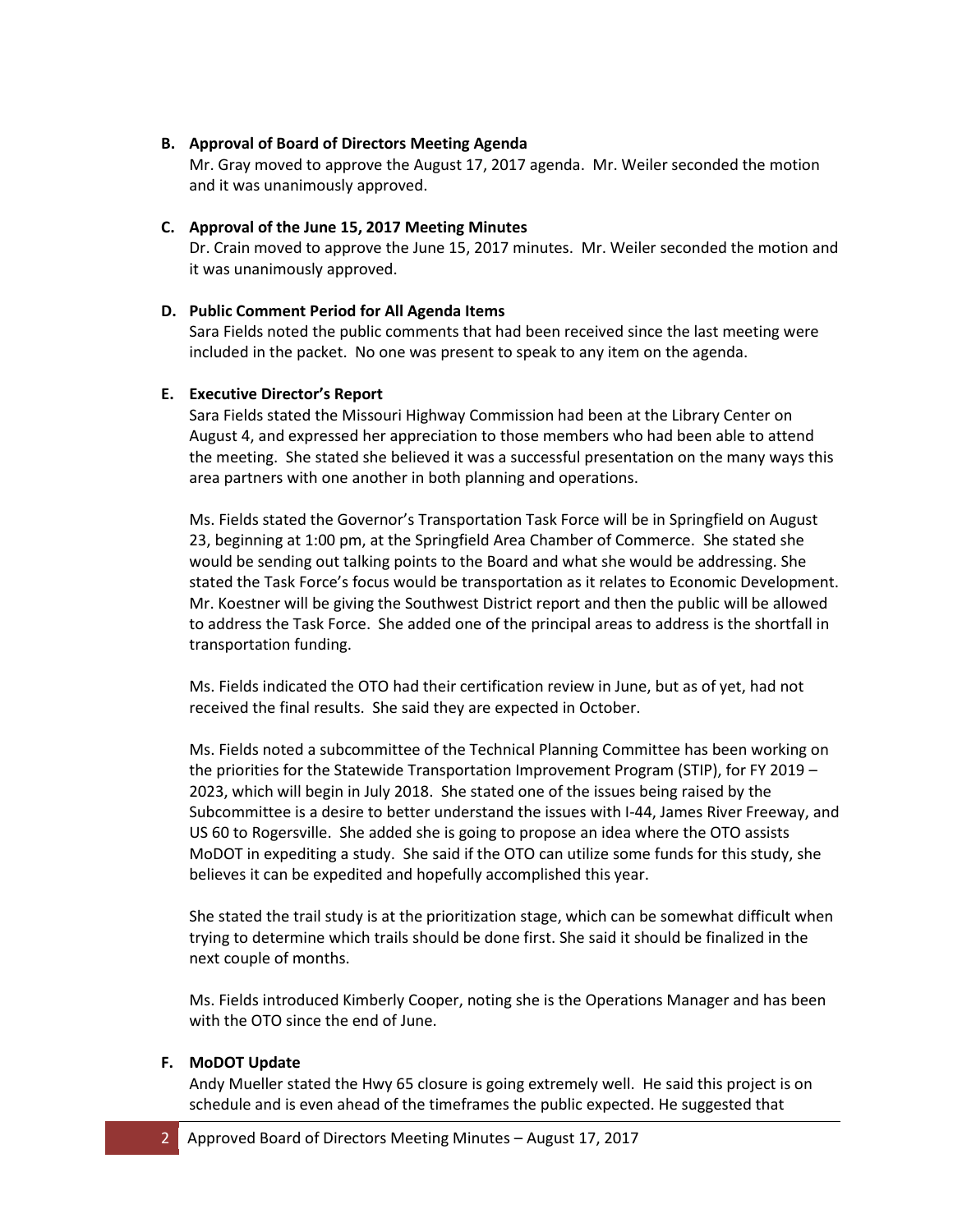MoDOT put on the message boards "Thank you, Springfield Regional Community" because of the great understanding and support this project has received. He noted that a portion of Highway 65, north of Kearney, has been added to the project and will necessitate the closing of both North-bound Kearney ramps. He stated the total project completion is slated for November.

Mr. Mueller stated that Route H over Sac River Bridge on North Glenstone would be opened to traffic the week of August 21, 2017. He stated that on the Chestnut Overpass project, traffic should be able to use the new bridge in mid-September.

Mr. Mueller said the Hwy 65 project, lane extensions south of Evans Road, is still slated for a November completion. He noted MoDOT will be hosting a pre-construction conference on August 17, 2017, for the ramp extensions on I-44. He said the construction will be performed at night to minimize the impact on traffic.

Travis Koestner stated MoDOT plans on replacing the Highway 65 bridge over I-44 sometime in 2018.

Ms. Fields asked for the status of the Highway 160 to Willard project. Mr. Mueller responded a consultant has been selected and they are in the process of finalizing the paperwork to get this project underway.

# **G. Legislative Reports**

Dan Waddlington, Senator Roy Blunt's Office, stated the conversation in Washington, DC regarding infrastructure has been side-tracked and he is not sure when it will be brought back up. He added September is going to be very busy for Congress, as there are only twelve work (floor) days. He stated the current Federal budget ends on September 30, and the new fiscal year begins on October 1, if a new budget has been adopted. He briefly addressed the overall mood of Washington.

Jeremy Pruett, Representative Billy Long's Office, stated there is a Committee that is working on Transportation, but nothing has come forward. He stated Mr. Long has been advocating for an infrastructure proposal as he believes this will be much easier to pass through Congress than changes to health care or tax reform.

# **II. New Business**

# **A. Administrative Modification Number Three to the FY 2017-2020 TIP**

Natasha Longpine stated this Administrative Modification is for the FY 2017-2020 TIP. She added this modification allows two of OTO mebers to use their Surface Transportation Block Grant – Urban (STBG-Urban) funds on projects that have closed out. She said the OTO is swapping out some National Highway Performance Program (NHPP) monies for the STBG-Urban funds, which results in Christian County paying back the funds much earlier than otherwise possible, and the City of Springfield able to pay for cost overruns on a partnership project with MoDOT.

This item was for informational purposes only and no action was required.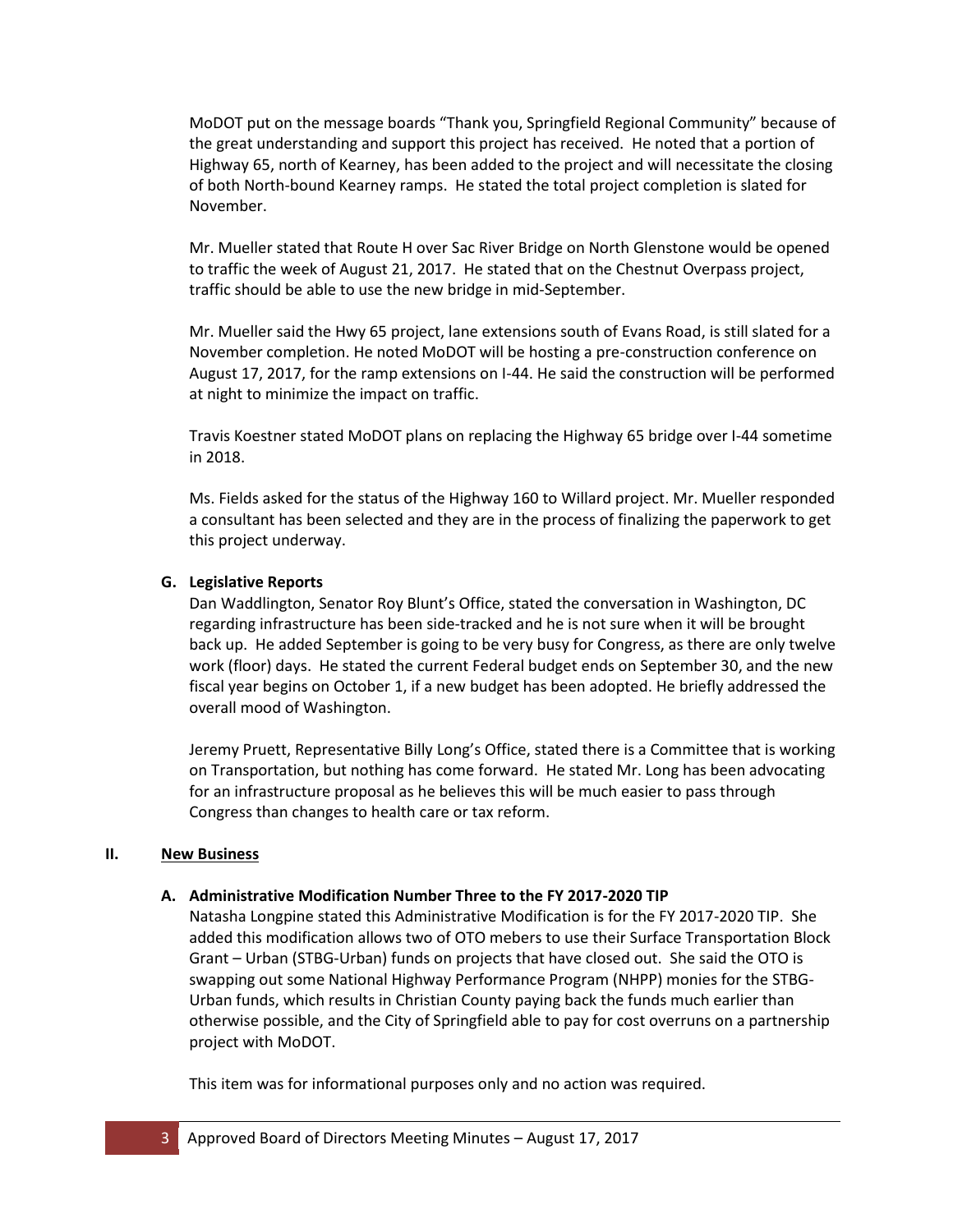# **B. Draft FY 2018-2021 Transportation Improvement Program**

Natasha Longpine reviewed for the Board the process for developing the FY 2018-2021 Transportation Improvement Program (TIP). The draft of the document had been uploaded to the Kindles, so the Board was able to review it while she discussed the process. She outlined the procedure for obtaining public comment, and how this draft document was made available to the public. She highlighted the changes that had been made, both in format and organization.

She noted this plan included both capital and non-capital projects. She added this reflects much of the same information contained in the Long Range Transportation Plan (LRTP), which was recently updated. She stated this plan includes performance targets, including some of the Federal targets.

Ms. Longpine reminded the Board that the OTO is required to include any projects that receive Federal funding, as well as projects that have regional significance. In addition, she discussed that the TIP needs to be fiscally constrained.

Following a review of some of the specific projects included in the TIP, Mr. Cossey moved the Board of Directors approve the FY 2018-2021 Transportation Improvement Program. Mr. Jansen seconded the motion and it was unanimously approved.

### **C. Planning Process and Financial Capacity Certifications**

Natasha Longpine stated that the TIP requires two certifications. One is on the OTO's planning process and ensuring compliance with such federal programs as Title VI, DBE, Equal Employment Opportunity, and the Americans with Disabilities Act to name a few. The second certification indicates that the OTO has the financial capacity to match the federal funding that comes from the Federal Transportation Administration Section 5307, 5309, and 5339.

Mr. Cameron moved to certify the Ozarks Transportation Organization's compliance with the metropolitan transportation planning process and to certify the financial capacity of City Utilities. Dr. Crain seconded the motion and it was unanimously approved.

### **D. Performance Measures Report**

Natasha Longpine stated that an infographic that was a snapshot of the complete report, had been placed at each member's seat. She noted that staff reviews the performance measures annually to determine how the region is progressing in meeting targets. She reminded the Board that the Performance Measures were first adopted in 2011 and have continued to date, including the most recent LRTP, *Transportation 2040*.

Ms. Longpine reviewed the Performance Measures for the Board, indicating that the downward arrow indicates a decrease in improvement, not a decrease in the trend.

Mr. Koestner stated that MoDOT is working to try to decrease the total disabling injury and fatal crashes target. He mentioned some of the programs MoDOT is implementing and some of the public relations campaigns they are currently using, such as "Buckle up; Phones down." Mr. Koestner asked if fatality and crash information, broken down by County, would be of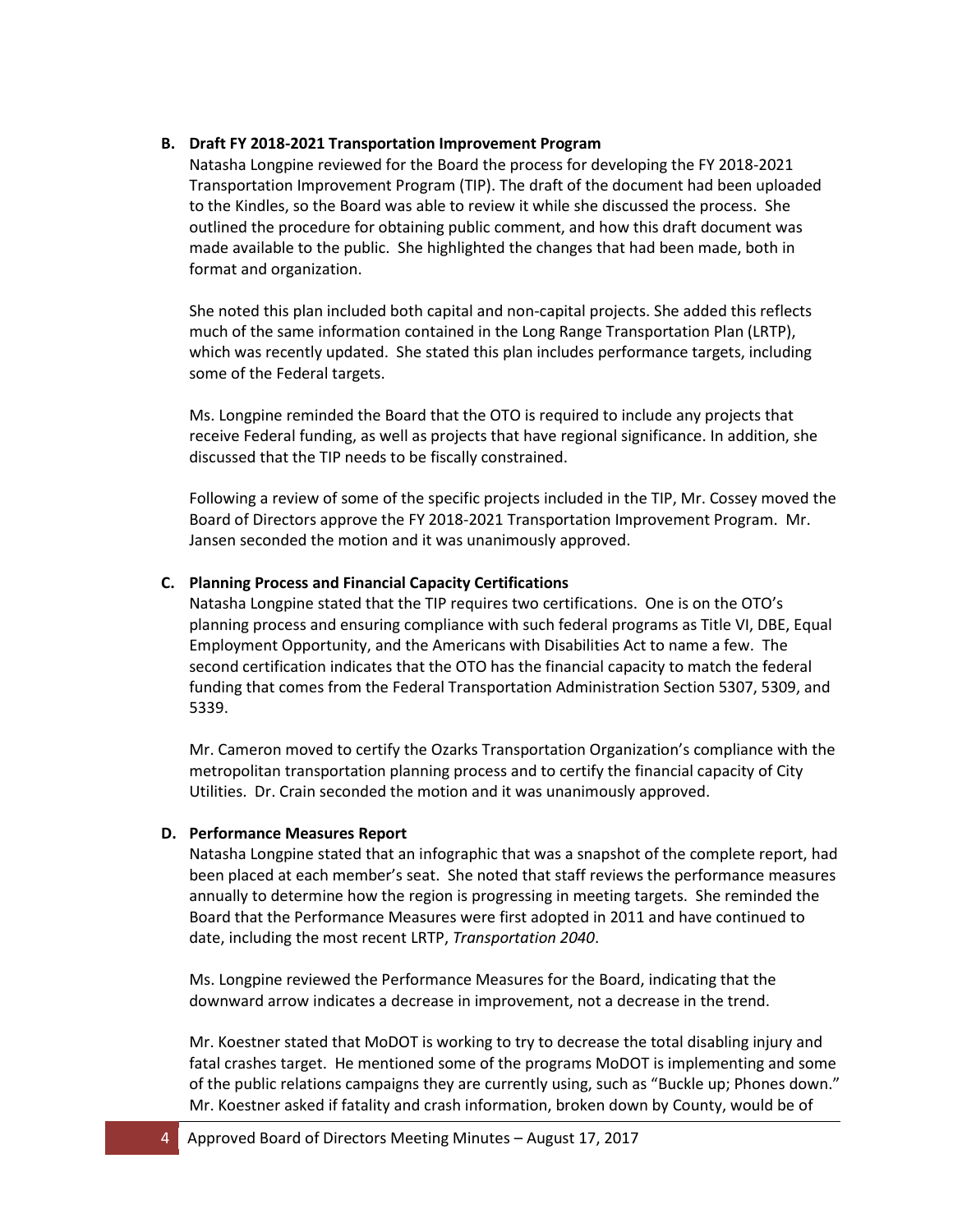interest to the County Commissions. Following a brief discussion, it was determined that both numbers and rates would be of benefit.

Ms. Longpine stated that due to feedback from the Technical Planning Committee, OTO staff has revised the Transit On-Time Performance. Ms. Longpine continued reviewing the report noting the improvement in the AM Peak travel times and the Ozone levels.

As there were no questions, it was noted this item was for informational purposes only and no action was required.

### **E. Title VI/ADA Plan Update**

Andy Thomason stated Title VI of the Civil Rights Act prohibits discrimination and the Americans with Disabilities Act (ADA) mandates the OTO provides the same opportunities to those with disabilities that we do for everyone else. This program outlines the policies and practices employed by the OTO to ensure non-discrimination in its planning activities. Mr. Thomason briefly reviewed the contents of the Plan, highlighting how public input is received and the ways the OTO is ensuring it meets FHWA and FTA requirements.

Mr. Thomason stated the program indicates that the OTO will do some specific things, but staff was not sure these things were being done. He said these items were highlighted and timeframes for accomplishing each one was added. He added he had made some changes to both the OTO's electronic presence and physical spaces. He stated staff is not only asking for approval of this update, but also support in executing the non-discrimination policy and DOT standard assurances, and making minor changes to the Title VI/ADA program.

Mr. Bengsch moved to adopt the resolution (1) approving the Title VI/ADA program, (2) the execution of the Standard DOT Assurances and Non-Discrimination Policy, and (3) the making of minor changes to the program to maintain compliance and updated information. Dr. Crain seconded the motion and it was unanimously approved.

#### **F. Limited English Proficiency Plan Update**

Andy Thomason stated the OTO is subject to Presidential Executive Order 13166 that requires staff to identify groups in the OTO planning area that have limited English Proficiency and identify ways to assist them in accessing the OTO's reports and public meetings. He said staff looked at what languages are in our planning area and what populations we need to be serving. He briefly updated the Board on the history of the OTO's interactions with citizens with limited English proficiency. He briefly reviewed the steps in the plan to identify LEP individuals, the assistance measures that are available, and how staff will be trained to use the Plan.

Mr. Cirtin moved the Board of Directors approve the Limited English Proficiency Plan. Mr. Cameron seconded the motion and it was unanimously approved.

#### **G. Year-End Financial Statements**

David Cameron reviewed for the Board of Directors the fiscal year-end financial statements for the 2016-2017 budget year. He noted the OTO staff only spent about 78% of the budget, due largely because some of the projects were not completed and were carried over to the current 2017-2018 fiscal year.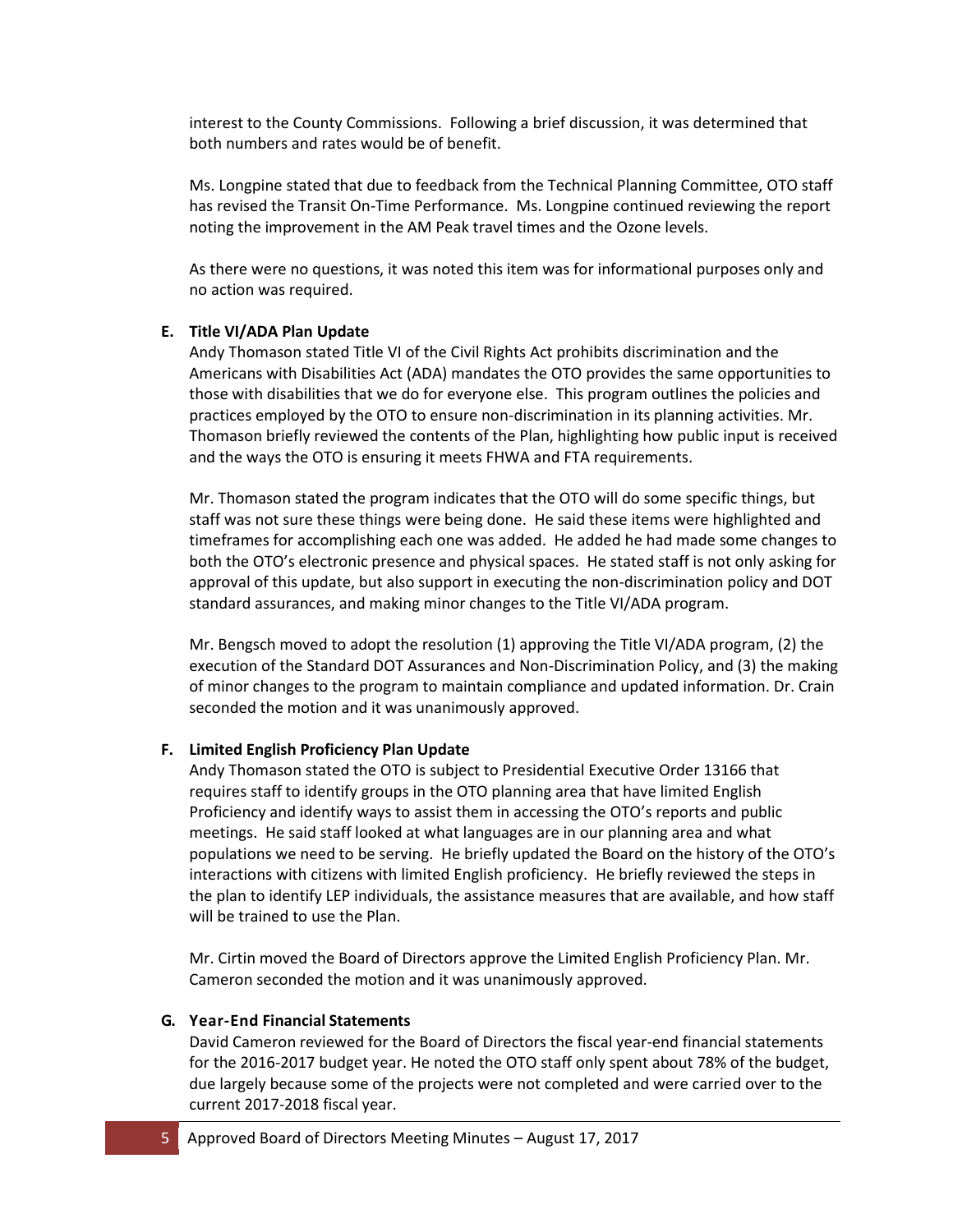He noted that in year-to-date revenue, expenses exceeded revenue due to some payments that have not been received. He noted the reserve is still very healthy and will increase as revenues continue to increase.

Mr. Cameron recommended the Board of Directors accept the report as presented.

Mr. Weiler moved the Board of Directors accept the OTO Operational and UPWP Year-End Financial Statements for the 2016-2017 Budget Year. Mr. Childers seconded the motion and it was unanimously approved.

# **H. 2018 State of Missouri Legislative Priorities**

Sara Fields stated she had put together a draft of State legislative priorities with the expectation that whatever recommendations the Board may wish to add, will be reviewed with the Executive Committee in September, for final approval at the October Board meeting.

Ms. Fields reviewed for the Board the process she used in developing this list of priorities. After briefly reviewing the listed priorities, she asked the members to review the list and let her know any recommendations they have for changes, additions, or corrections.

# **III. Other Business**

# **A. Board of Directors Member Announcements**

Dr. Elise Crain announced that Senator McCaskill will be in Ozark on Tuesday, August 22, for a Town Hall meeting. The meeting will be at 1:00 pm at the Ozarks Community Center.

Billy Long will be conducting his annual Agriculture tour on October 6, 2017.

Steve Childers expressed his appreciation to MoDOT for their cooperation in some major projects that are occurring in Ozark. He thanked them for including them in the process.

Mr. Waddlington stated the Riverside Bridge project has passed the Senate and is being sent to the House of Representatives.

**B. Transportation Issues for Board of Directors Member Review** None.

# **C. Articles for Board of Directors Member Information**

Chair Weter stated staff had included several articles of interest in the Board packet. He encouraged the members to read them as they had time.

# **IV. Closed Meeting.**

Mr. Bodenhamer moved In accordance with RSMo 610.021(13), the Board of Directors shall hold a closed meeting to discuss individually identifiable personnel records, performance ratings or records pertaining to employees or applicants for employment; and this meeting, record, and